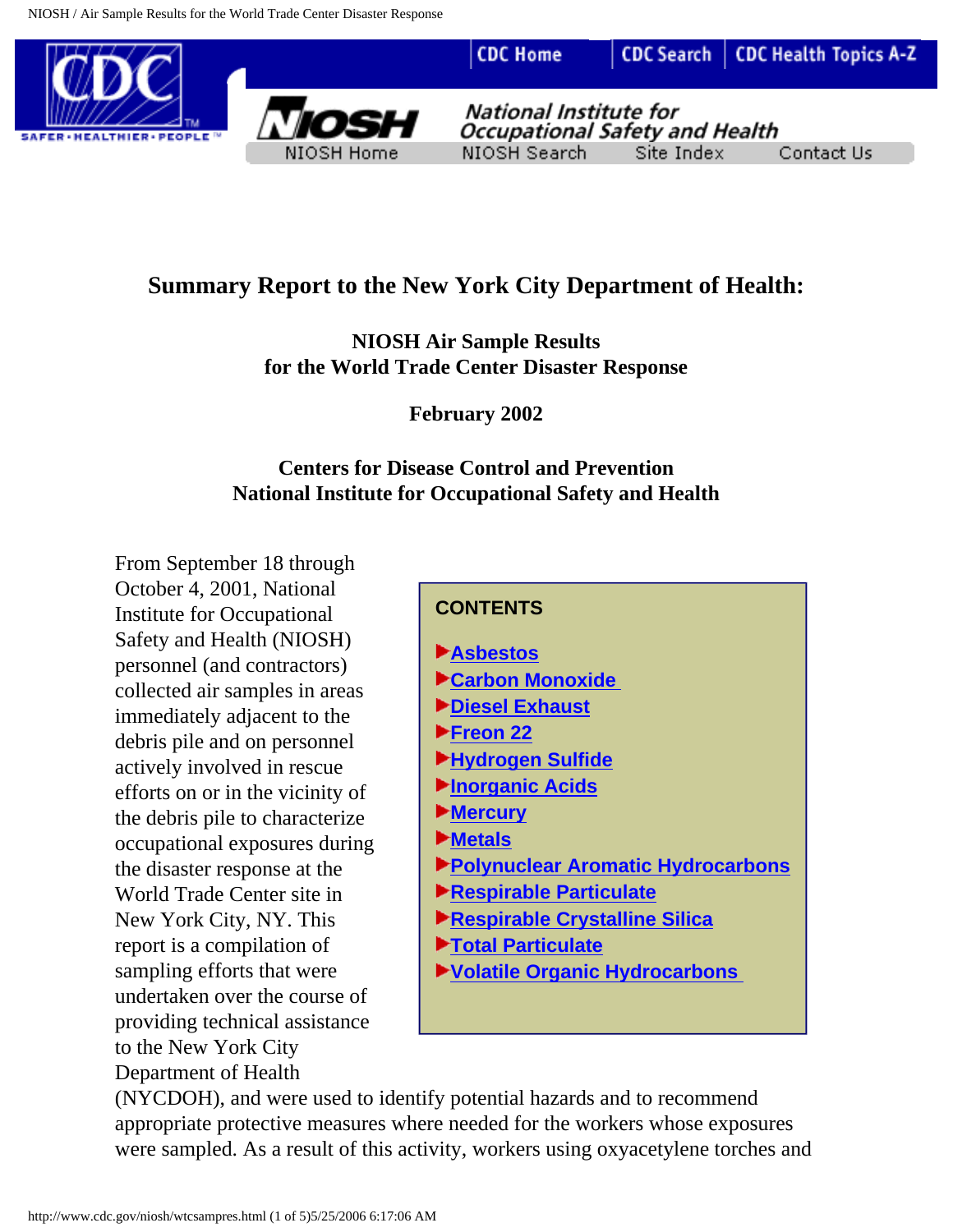gasoline- powered saws to cut metal beams were found to have hazardous exposures to carbon monoxide and cadmium; this information lead to interventions that addressed these problems. Because these findings are based on limited sampling, they may not be representative of more general exposures. However, they are consistent with those reported by the Occupational Safety and Health Administration (OSHA) and the Environmental Protection Agency (EPA). The area air samples were collected in the immediate vicinity of workers at a height approximating their breathing zone. The personal air samples were collected on workers with the sampling device placed in the worker's breathing zone. Additional bulk sampling was conducted and results were included in the daily summaries to the NYCDOH. Blank sampling was also performed for quality assurance; these results are not included in this report.

#### <span id="page-1-0"></span>**Asbestos:**

A total of 804 air samples were collected for asbestos. No fibers were detected in over 55% (446) of these air samples as determined by phase contrast microscopy (PCM). The remaining 358 air samples indicated time-weighted average (TWA) concentrations ranging up to 0.89 fibers/cc as determined by PCM. Twenty-five of these samples exceeded the NIOSH recommended exposure limit (REL) and the OSHA permissible exposure limit (PEL) of 0.10 fibers/cc. In addition, 114 of these air samples were analyzed for asbestos by transmission electron microscopy (TEM), a more sensitive analytical method that can distinguish between asbestos and nonasbestos fibers. No asbestos fibers were detected in over 49% (56) of these air samples as determined by TEM. The remaining 58 air samples indicated TWA concentrations ranging up to 0.024 asbestos fibers/cc as determined by TEM, none of which exceeded the NIOSH REL and the OSHA PEL of 0.10 fibers/cc. These TEM results indicate that the vast majority of the fibers reported from the PCM analyses are non-asbestos fibers. Further analyses are being performed to determine the nature of these non-asbestos fibers.

#### <span id="page-1-1"></span>**Carbon Monoxide:**

A total of 99 air samples were collected for carbon monoxide indicating TWA concentrations ranging from 0.16 to 242 ppm. All but 4 of these measurements were below the NIOSH REL of 35 ppm and all but 1 were below the OSHA PEL of 50 ppm. One sample (242 ppm) exceeded the NIOSH recommended ceiling limit of 200 ppm. Additionally, 2 instantaneous peak measurements (1,239 and 1,368 ppm) exceeded the NIOSH immediately dangerous to life or health (IDLH) value of 1,200 ppm and 15 others exceeded the NIOSH recommended ceiling limit of 200 ppm. All carbon monoxide measurements exceeding one or more of these evaluation criteria were being performed by workers using either an oxyacetylene cutting torch or a gasoline-powered cutting saw. This underscores the need for adequate ventilation and worker awareness when using these tools.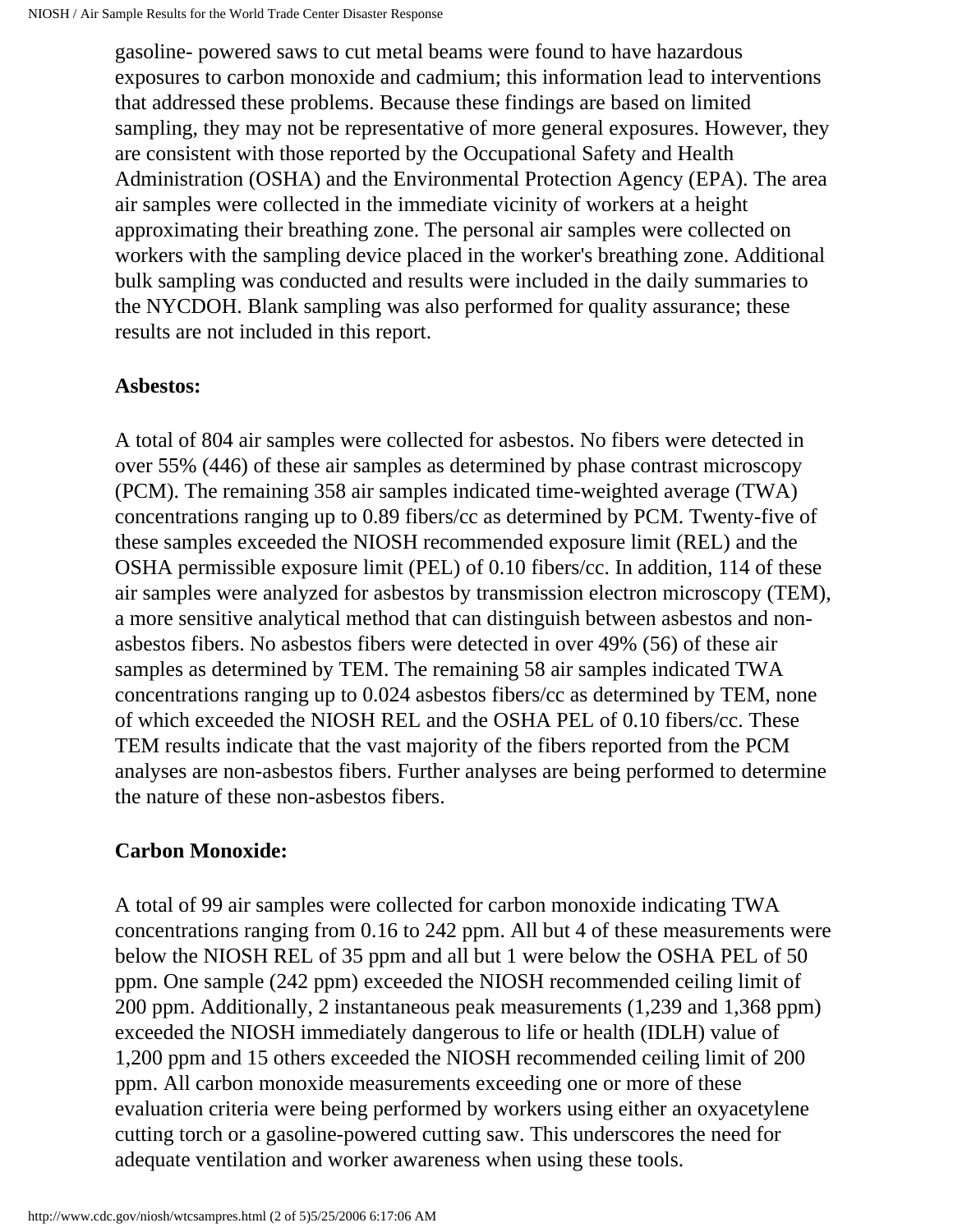# <span id="page-2-0"></span>**Diesel Exhaust:**

A total of 8 air samples were collected for diesel exhaust indicating TWA (elemental carbon) concentrations from none detected to  $0.023 \text{ mg/m}^3$ . With one exception, these measurements were all below the proposed American Conference of Governmental Industrial Hygienists (ACGIH) threshold limit value (TLV) for diesel exhaust of 0.020 mg/m3 (elemental carbon).

### <span id="page-2-1"></span>**Freon 22:**

A total of 5 air samples were collected for Freon 22 (chlorodifluoromethane). No Freon 22 was detected on any of these air samples.

### <span id="page-2-2"></span>**Hydrogen Sulfide:**

A total of 10 air samples were collected for hydrogen sulfide. Hydrogen sulfide was detected on 7 of these samples indicating TWA concentrations of  $\leq 1.0$  ppm and one instantaneous peak concentration of 3.0 ppm. These measurements are well below the NIOSH recommended ceiling limit of 10 ppm and the OSHA ceiling limit of 20 ppm.

#### <span id="page-2-3"></span>**Inorganic Acids:**

A total of 27 air samples were collected for inorganic acids including hydrobromic, hydrochloric, hydrofluoric, nitric, phosphoric, and sulfuric acids. Except for sulfuric acid, only trace amounts of inorganic acids were detected on these samples. Small quantities of sulfuric acid were detected on all but 1 of the air samples which were below the NIOSH REL and OSHA PEL of 1.0 mg/m<sup>3</sup>.

### <span id="page-2-4"></span>**Mercury:**

A total of 16 air samples were collected for mercury indicating TWA concentrations from none detected to  $0.002$  mg/m<sup>3</sup>. These measurements are all well below the NIOSH recommended ceiling limit and the OSHA ceiling limit of 0.1 mg/m3.

#### <span id="page-2-5"></span>**Metals:**

A total of 45 air samples were collected for 27 different metals including arsenic, beryllium, cadmium, chromium, cobalt, lead, magnesium, manganese, molybdenum, nickel, phosphorus, selenium, silver, tellurium, thallium, vanadium, and zinc. Only trace amounts of these metals were detected on all but 1 of the air samples. One torch cutter had a cadmium concentration of 8.6  $\mu$ g/m<sup>3</sup> exceeding the